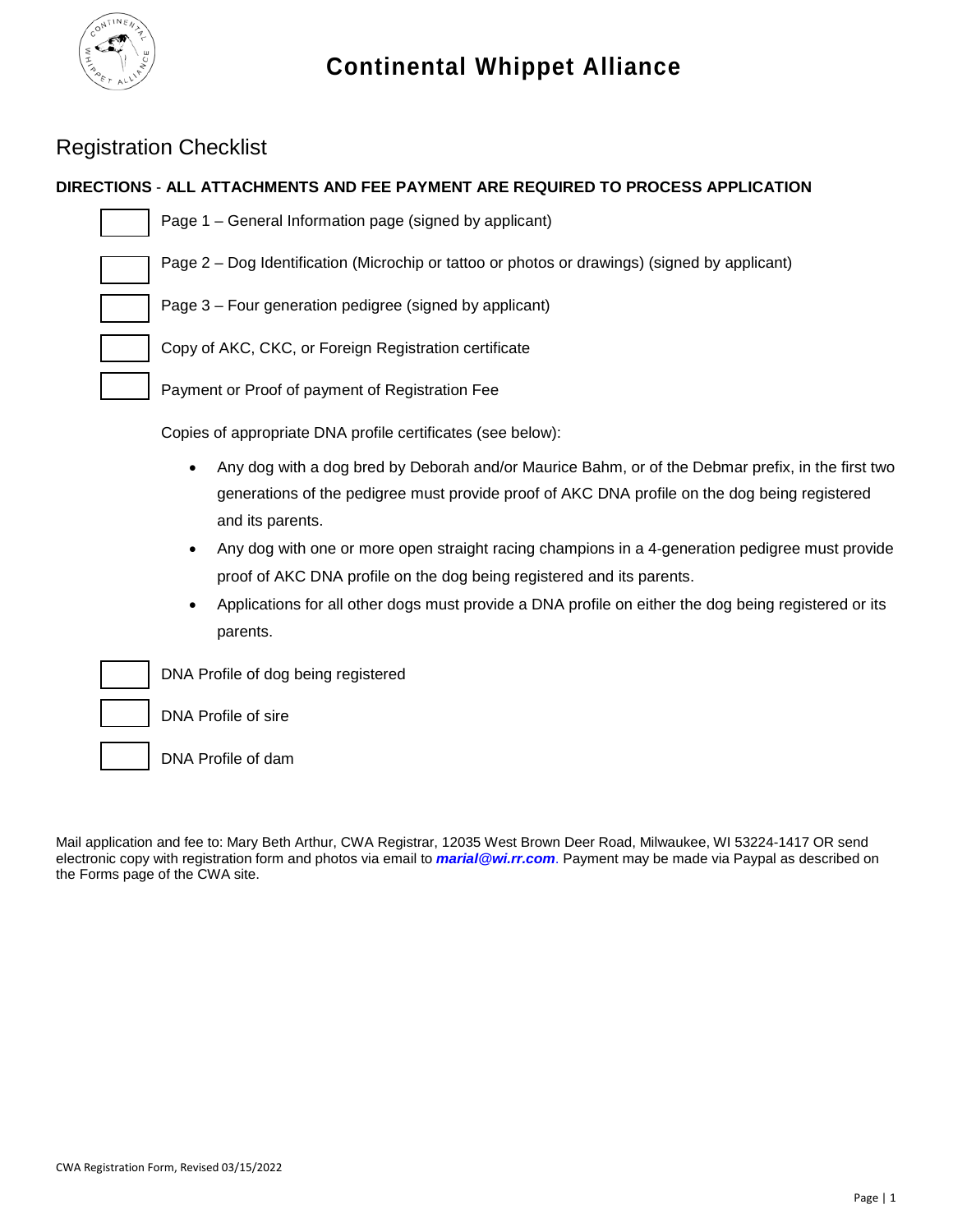**Continental Whippet Alliance**



### **NOTICE**

### **INELIGIBILITY OF CERTAIN DOGS AND INDIVIDUALS**

The Continental Whippet Alliance (CWA) Constitution, Article IV, Section 1, makes any dogs or owners barred by the AKC, CKC, or any other National Kennel Club or any National Purebred Whippet Racing Association ineligible for participation in CWA events. This ban is applicable to a four-generation pedigree. Any dog which is banned under the rule above, appearing in said four-generation pedigree will render a dog ineligible for CWA competition.

In addition, the applicant must have a minimum of one Bench Champion (American Kennel Club, Canadian Kennel Club, or the equivalent competitive Bench Champion title of a foreign country) or one Dual Purpose Champion (DPC) on each side of the 4 generation pedigree. At least one champion on one side of the pedigree MUST be no further back than the third generation (the bench champion can appear in the fourth generation on the other side). This requirement will apply to all litters born after April 1, 2015. Please note that these requirements will change for dogs born after August 1, 2022.

Below is a list of dogs and persons who have been barred by other national clubs. If the dog you are registering was purchased or obtained from one of the individuals named on this list, or if any of the dogs listed appear in the pedigree of your dog within four generations, your dog is not eligible to compete in CWA events and the registration application will be refused.

If your dog is deemed ineligible because of the rule named above, you have the right to appeal the ruling. The appeal should be directed to the CWA Registration Committee and sent to the CWA Registrar. Please note that the Continental Whippet Alliance is not in a position to judge the merits, details, or circumstances of a particular bar by another national organization. All bars by other national organizations will be enforced.

If you are in doubt as to whether your dog is eligible for CWA events, you may request an opinion on eligibility from the CWA Registrar. Any request for an eligibility opinion should be made at least one month before the deadline for the CWA competition you wish to enter.

### **INELIGIBILITY LIST**

The dogs and persons named below are ineligible to compete in CWA events (ban is applicable to four generation pedigree):

- Whippet Club Racing Association (WCRA) ban of all dogs owned or bred by Mr. D. Lytham (1979, England; verified by American Whippet Club in 1983)
- North American Whippet Racing Association (NAWRA) ban of Mr. C. A. Lewis and Lyth Kennel (5/5/90, USA). On 10/1/97 NAWRA lifted the ban; on 11/26/97 the CWA Registration Committee voted to uphold the lifetime ban.
- CWA ban, enacted July, 2019: All dogs owned in whole or in part by Jack Pulley (Sparta Whippets) are barred from participating in CWA Events. All dogs bred in whole or in part by Mr. Pulley, or sired by a dog owned in whole or in part by Mr. Pulley, and **born after May 11, 2018** are barred from participating in CWA Events and are not eligible for CWA Registration. All dogs bred in whole or in part by Mr. Pulley, or sired by a dog owned in whole or in part by Mr. Pulley, and **born after May 11, 2018** are barred from CWA eligibility in the required 4-generation pedigree for CWA Registration. (July, 2019) For Sparta Whippets born **before May 11, 2018:**
	- **•** No CWA Registrations will be issued to any Sparta Whippets unless they have an AKC DNA profile. DNA profiles of the said offspring can be taken at CWA expense.
	- **•** No Sparta Whippet may appear in a 4-generation pedigree unless it has an AKC DNA profile. DNA profiles of the said offspring can be taken at CWA expense.
- CWA ban enacted in October, 2021: All dogs owned in whole or in part by Deborah and/or Maurice Bahm (Debmar Whippets) are barred from participation in CWA events. All dogs bred by Deborah and/or Maurice Bahm born on or after August 17, 2021 are barred from participation in CWA events.

| <b>FOR REGISTRAR USE ONLY</b>                                                                                  |  |  |  |  |  |
|----------------------------------------------------------------------------------------------------------------|--|--|--|--|--|
| <b>Date Received</b><br><u> 1980 - John Stein, Amerikaansk politiker (</u>                                     |  |  |  |  |  |
| Date Reviewed 2008 and 2008 and 2008 and 2008 and 2008 and 2008 and 2008 and 2008 and 2008 and 2008 and 2008 a |  |  |  |  |  |
| <b>CWA Registration Number</b><br>the company of the company of the company of                                 |  |  |  |  |  |
| Date Issued                                                                                                    |  |  |  |  |  |

CWA Registration Form, Revised 03/15/2022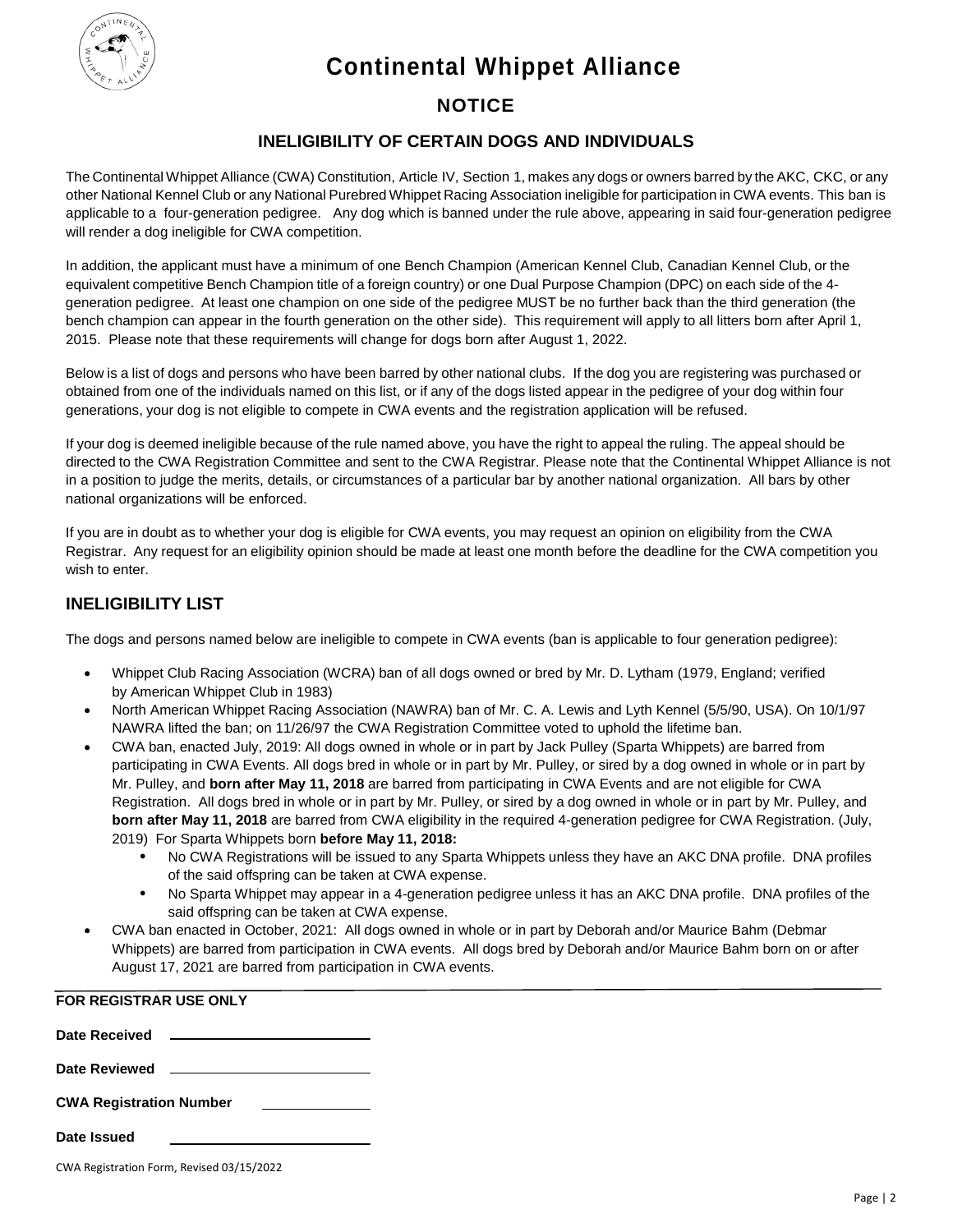

# **Continental Whippet Alliance**

## **REGISTRATION FORM**

| Please complete all sections:                                                                                                                                   |
|-----------------------------------------------------------------------------------------------------------------------------------------------------------------|
| <b>Registered Name of Whippet:</b><br><u> 1989 - Johann Stoff, deutscher Stoff, der Stoff, der Stoff, der Stoff, der Stoff, der Stoff, der Stoff, der S</u>     |
| <b>Call Name of Whippet:</b><br><u> 1989 - Andrea Santa Andrea Andrea Andrea Andrea Andrea Andrea Andrea Andrea Andrea Andrea Andrea Andrea Andr</u>            |
| <b>Registration Number:</b>                                                                                                                                     |
| Circle one: AKC / CKC / Other (specify)<br><u> 1989 - Johann Barn, amerikan bestemanns og forskellige og det forskellige og det forskellige og det forskell</u> |
| Date of Birth:<br><u> 1989 - Jan Samuel Barbara, margaret e a seu a component de la propia de la propia de la propia de la propia d</u>                         |
| Breeder(s):<br><u> 1989 - Johann Barn, fransk politik (d. 1989)</u>                                                                                             |
|                                                                                                                                                                 |
|                                                                                                                                                                 |
| Dog Owner(s) Address:<br>,我们也不会有什么。""我们的人,我们也不会有什么?""我们的人,我们也不会有什么?""我们的人,我们也不会有什么?""我们的人,我们也不会有什么?""我们的人                                                       |
| Dog Owner(s) E-mail:                                                                                                                                            |
| Dog Owner(s) Phone:<br><u> 1989 - John Stein, Amerikaansk politiker († 1908)</u>                                                                                |
|                                                                                                                                                                 |

#### **DIRECTIONS - ALL ATTACHMENTS AND THE FEE PAYMENT ARE REQUIRED TO PROCESS APPLICATION**

1. Fill out the application in full and sign it.

2. Attach a copy of the official AKC, CKC, or foreign registration form.

3. Attach an accurate, signed four-generation pedigree.

4. Enclose registration fee or proof of payment. Make checks payable to CWA. RETURNED CHECKS- there will be a fee charged for all checks returned to the Treasurer; fee to be based on bank charge and handling fee at time of transaction. Alternatively, payment may be made via Paypal as described on the Forms page of the CWA site

5. Mail all application materials to: Mary Beth Arthur, CWA Registrar, 12035 West Brown Deer Road, Milwaukee, WI 53224-1417 OR email all electronic application materials to marial@wi.rr.com.

I certify that I am the actual owner of this Whippet and that the information provided on this form is correct to the best of my knowledge. I agree to abide by the rules and regulations of the CWA and by the objects and purpose stated in the CWA Constitution and Bylaws.

I understand that the Registration Committee has the absolute right to refuse or rescind CWA registration numbers of any dog or bitch for cause. "Cause" in this instance includes, but is not limited to, events such as permanent removal of a dog's registration number by the original registering body (not including incidents where registration is suspended for investigatory purposes and the registration is later upheld as correct), banning of the owner or breeder by AKC, CKC or any other National Kennel Club or National Purebred Racing Association, or any other circumstance in which the dog's pedigree is discovered to be falsified or otherwise invalid. I agree to submit my dog for DNA and/or drug testing, if requested, at CWA expense.

**Signature of Owner**

**Date**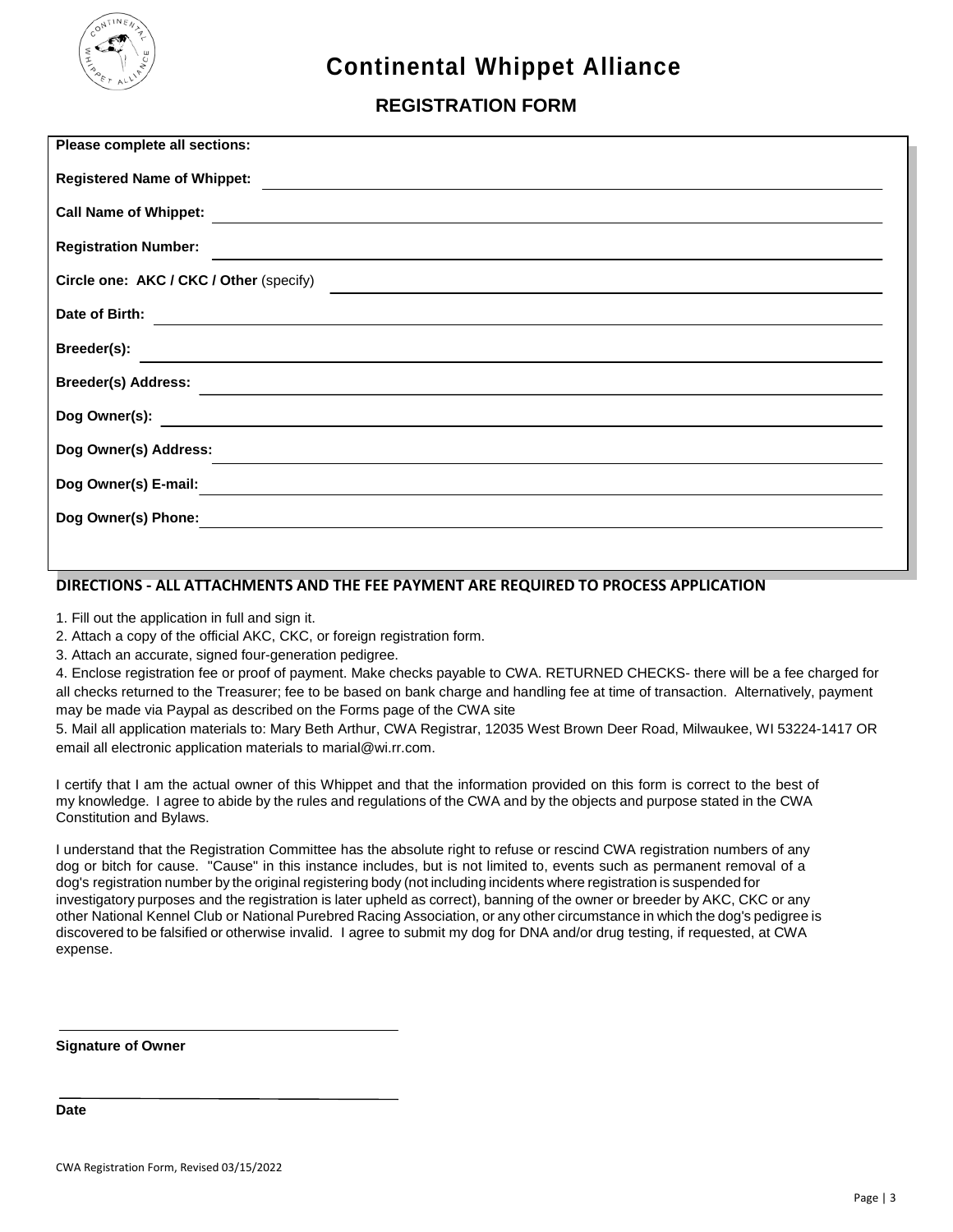

### **DOG IDENTIFICATION**

**For dogs with permanent identification, enter either Tattoo Marking OR Microchip Number:**

**Tattoo:**

**Microchip Number:**

**For dogs without permanent identification, fill in the drawings below or attach photos (preferred) to application:**

**CHECK HERE IF PHOTOS ARE INCLUDED SEPARATELY FROM APPLICATION**









**Signature of Owner**

**Date**